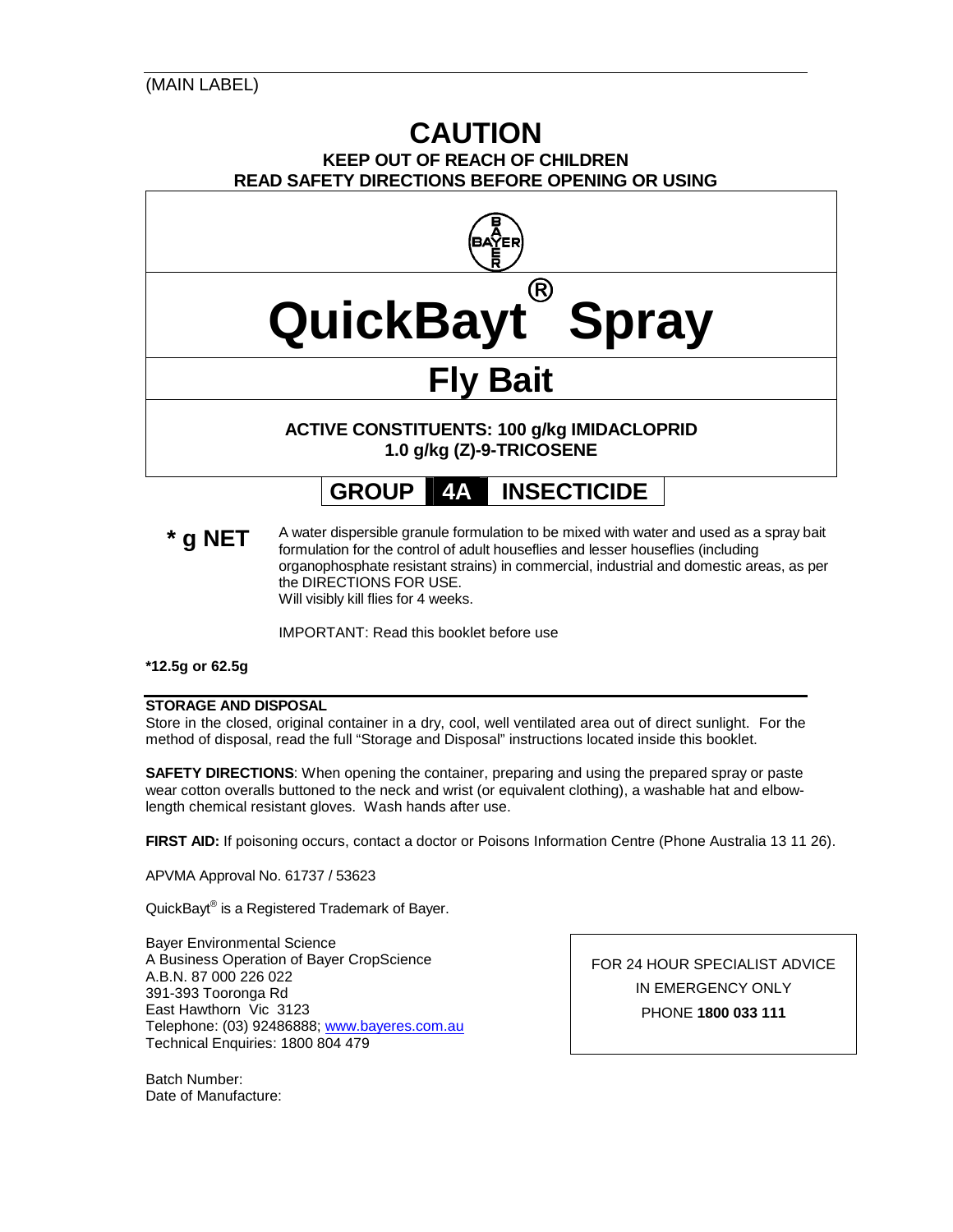# **DIRECTIONS FOR USE** (12.5 g pack)

## **Restraints:**

**DO NOT** apply in a manner which may cause contamination of animal feed **DO NOT** apply spray treatment outdoors if rain is expected within 48 hours

| <b>SITUATION</b>                                                                                                                                                                                                                                                                          | <b>PEST</b>                                                                                                                        | <b>RATE</b>                                         | <b>CRITICAL COMMENTS</b>                                                                                                                                                                                                                                                                                                                                                                                                                                                                                                                                                                                                   |  |  |  |  |
|-------------------------------------------------------------------------------------------------------------------------------------------------------------------------------------------------------------------------------------------------------------------------------------------|------------------------------------------------------------------------------------------------------------------------------------|-----------------------------------------------------|----------------------------------------------------------------------------------------------------------------------------------------------------------------------------------------------------------------------------------------------------------------------------------------------------------------------------------------------------------------------------------------------------------------------------------------------------------------------------------------------------------------------------------------------------------------------------------------------------------------------------|--|--|--|--|
|                                                                                                                                                                                                                                                                                           |                                                                                                                                    |                                                     | This product is not a conventional residual spray and therefore does not work by flies simply                                                                                                                                                                                                                                                                                                                                                                                                                                                                                                                              |  |  |  |  |
| contacting a sprayed surface. The attractants within this bait mean that flies will be attracted to and                                                                                                                                                                                   |                                                                                                                                    |                                                     |                                                                                                                                                                                                                                                                                                                                                                                                                                                                                                                                                                                                                            |  |  |  |  |
| subsequently attempt to feed on treated surfaces; they will then pick up a lethal dose. Because of this                                                                                                                                                                                   |                                                                                                                                    |                                                     |                                                                                                                                                                                                                                                                                                                                                                                                                                                                                                                                                                                                                            |  |  |  |  |
| bait function, only portions of vertical surfaces need to be treated.                                                                                                                                                                                                                     |                                                                                                                                    |                                                     |                                                                                                                                                                                                                                                                                                                                                                                                                                                                                                                                                                                                                            |  |  |  |  |
| Outside:<br>Abattoirs.<br>animal housing,<br>domestic dwellings,<br>garbage containers,<br>food processing<br>plants and other<br>industrial and<br>commercial areas<br>Around:<br>Industrial sites.<br>feedlot manure<br>heaps,<br>garbage dumps,<br>poultry farms and<br>animal housing | Nuisance flies<br>including:<br>Adult<br>houseflies<br>(Musca<br>domestica)<br>and Lesser<br>houseflies<br>(Fannia<br>canicularis) | 12.5 g/100 mL<br>water<br>(spray on<br>application) | Mix 12.5 g of QuickBayt Spray with 100 mL of<br>water and apply as a course spray to areas<br>where flies rest. Maintain agitation of<br>suspension during application to ensure<br>thorough mixing.<br>For floor areas of 5 m <sup>2</sup> it is recommended that<br>100mL of mix is applied to approximately 1/3 of<br>the surrounding (mainly vertical) surfaces. Any<br>floor areas greater than $5m2$ needs to be<br>recalculated on the basis of 100mL mixed bait<br>per 5 $m^2$ floor area.<br>Note: Around feedlot manure heaps DO<br>NOT apply bait on manure heaps or dispose<br>of treated targets with manure. |  |  |  |  |
| (ONLY in areas                                                                                                                                                                                                                                                                            |                                                                                                                                    |                                                     | See also Note on Application below.                                                                                                                                                                                                                                                                                                                                                                                                                                                                                                                                                                                        |  |  |  |  |
| inaccessible to<br>livestock, domestic<br>animals and<br>children)<br>Inside:<br>Commercial and<br>industrial facilities<br>and animal houses<br>(ONLY in areas<br>inaccessible to<br>livestock, domestic<br>animals and<br>children)                                                     |                                                                                                                                    | 12.5 g/ 10 mL<br>water<br>(paint on<br>application) | To prepare a paste for painting, mix 12.5 g of<br>QuickBayt Spray with 10 mL of water. The mix<br>can be applied with a brush to spots where flies<br>rest (eg. walls, joists, window ledges, stable<br>fixtures). Additionally it can be painted onto<br>pieces of timber, or sheets of cardboard or<br>fabric which are hung in areas frequented by                                                                                                                                                                                                                                                                      |  |  |  |  |
|                                                                                                                                                                                                                                                                                           |                                                                                                                                    |                                                     | flies. After use the brush can be cleaned with<br>warm water.<br>For floor areas of 5 $m2$ it is recommended that<br>10 mL of mix is applied in 3 to 5 stripes to the<br>surrounding (mainly vertical) surfaces. Any<br>areas greater than $5 \text{ m}^2$ need to be recalculated<br>on the basis of 10 mL mixed bait per 5 m <sup>2</sup> floor<br>area.                                                                                                                                                                                                                                                                 |  |  |  |  |
|                                                                                                                                                                                                                                                                                           |                                                                                                                                    |                                                     | See also Note on Application below.                                                                                                                                                                                                                                                                                                                                                                                                                                                                                                                                                                                        |  |  |  |  |

**NOT TO BE USED FOR ANY PURPOSE, OR IN ANY MANNER, CONTRARY TO THIS LABEL UNLESS AUTHORISED UNDER APPROPRIATE LEGISLATION.**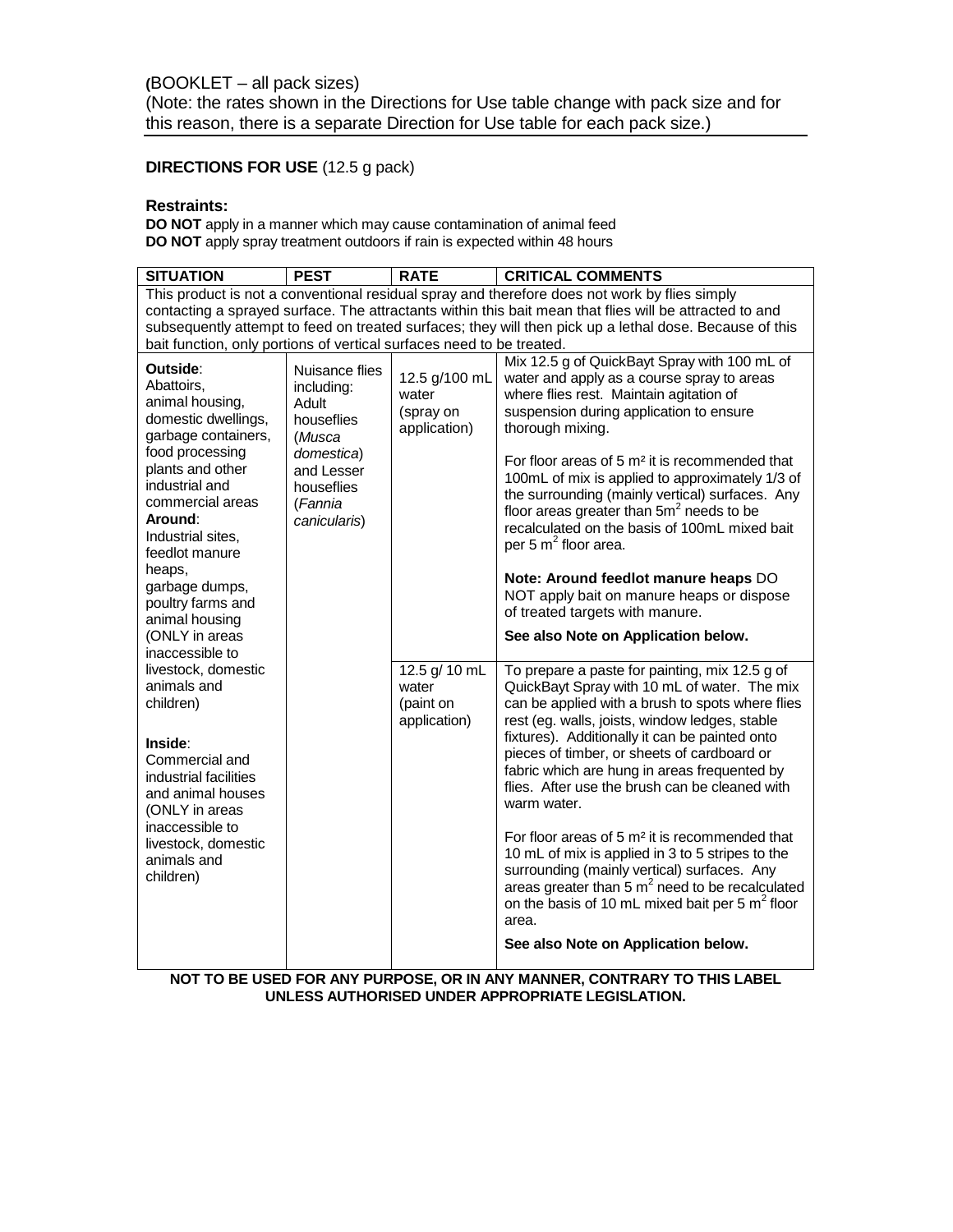# **Restraints:**

**DO NOT** apply in a manner which may cause contamination of animal feed **DO NOT** apply spray treatment outdoors if rain is expected within 48 hours

| <b>SITUATION</b>                                                                                                                                                                                                                                                        | <b>PEST</b>                                                                                                                        | <b>RATE</b>                                         | <b>CRITICAL COMMENTS</b>                                                                                                                                                                                                                                                                                                                                                                                                                                                                                                                                                                                                     |  |  |  |  |
|-------------------------------------------------------------------------------------------------------------------------------------------------------------------------------------------------------------------------------------------------------------------------|------------------------------------------------------------------------------------------------------------------------------------|-----------------------------------------------------|------------------------------------------------------------------------------------------------------------------------------------------------------------------------------------------------------------------------------------------------------------------------------------------------------------------------------------------------------------------------------------------------------------------------------------------------------------------------------------------------------------------------------------------------------------------------------------------------------------------------------|--|--|--|--|
|                                                                                                                                                                                                                                                                         |                                                                                                                                    |                                                     | This product is not a conventional residual spray and therefore does not work by flies simply                                                                                                                                                                                                                                                                                                                                                                                                                                                                                                                                |  |  |  |  |
| contacting a sprayed surface. The attractants within this bait mean that flies will be attracted to and                                                                                                                                                                 |                                                                                                                                    |                                                     |                                                                                                                                                                                                                                                                                                                                                                                                                                                                                                                                                                                                                              |  |  |  |  |
| subsequently attempt to feed on treated surfaces; they will then pick up a lethal dose. Because of this                                                                                                                                                                 |                                                                                                                                    |                                                     |                                                                                                                                                                                                                                                                                                                                                                                                                                                                                                                                                                                                                              |  |  |  |  |
| bait function, only portions of vertical surfaces need to be treated.                                                                                                                                                                                                   |                                                                                                                                    |                                                     |                                                                                                                                                                                                                                                                                                                                                                                                                                                                                                                                                                                                                              |  |  |  |  |
| Outside:<br>Abattoirs,<br>animal housing,<br>domestic dwellings,<br>garbage containers,<br>food processing<br>plants and other<br>industrial and<br>commercial areas<br>Around:<br>Industrial sites.<br>feedlot manure<br>heaps,<br>garbage dumps,<br>poultry farms and | Nuisance flies<br>including:<br>Adult<br>houseflies<br>(Musca<br>domestica)<br>and Lesser<br>houseflies<br>(Fannia<br>canicularis) | 62.5 g/500<br>mL water<br>(spray on<br>application) | Mix 62.5 g of QuickBayt Spray with 500mL of<br>water and apply as a course spray to areas<br>where flies rest. Maintain agitation of<br>suspension during application to ensure<br>thorough mixing.<br>For floor areas of 25 m <sup>2</sup> it is recommended that<br>500mL of mix is applied to approximately 1/3 of<br>the surrounding (mainly vertical) surfaces. Any<br>floor area greater than 25 $m2$ needs to be<br>recalculated on the basis of 500mL mixed bait<br>per 25 $m^2$ floor area.<br>Note: Around feedlot manure heaps DO<br>NOT apply bait on manure heaps or dispose<br>of treated targets with manure. |  |  |  |  |
| animal housing<br>(ONLY in areas                                                                                                                                                                                                                                        |                                                                                                                                    |                                                     | See also Note on Application below.                                                                                                                                                                                                                                                                                                                                                                                                                                                                                                                                                                                          |  |  |  |  |
| inaccessible to<br>livestock, domestic<br>animals and<br>children)<br>Inside:<br>Commercial and<br>industrial facilities<br>and animal houses<br>(ONLY in areas<br>inaccessible to<br>livestock, domestic<br>animals and<br>children)                                   |                                                                                                                                    | 62.5 g/ 50 mL<br>water<br>(paint on<br>application) | To prepare a paste for painting, mix 62.5 g of<br>QuickBayt Spray with 50 mL of water. The mix<br>can be applied with a brush to spots where flies<br>rest (eg. walls, joists, window ledges, stable<br>fixtures). Additionally it can be painted onto<br>pieces of timber, or sheets of cardboard or<br>fabric which are hung in areas frequented by<br>flies. After use the brush can be cleaned with<br>warm water.                                                                                                                                                                                                       |  |  |  |  |
|                                                                                                                                                                                                                                                                         |                                                                                                                                    |                                                     | For floor areas of $25 \text{ m}^2$ it is recommended that<br>50 mL of mix is applied in 12 to 25 stripes to the<br>surrounding (mainly vertical) surfaces. Any<br>areas greater than 25 $m2$ need to be<br>recalculated on the basis of 50 mL mixed bait<br>per 25 $m^2$ floor area.<br>See also Note on Application below.                                                                                                                                                                                                                                                                                                 |  |  |  |  |

**NOT TO BE USED FOR ANY PURPOSE, OR IN ANY MANNER, CONTRARY TO THIS LABEL UNLESS AUTHORISED UNDER APPROPRIATE LEGISLATION.**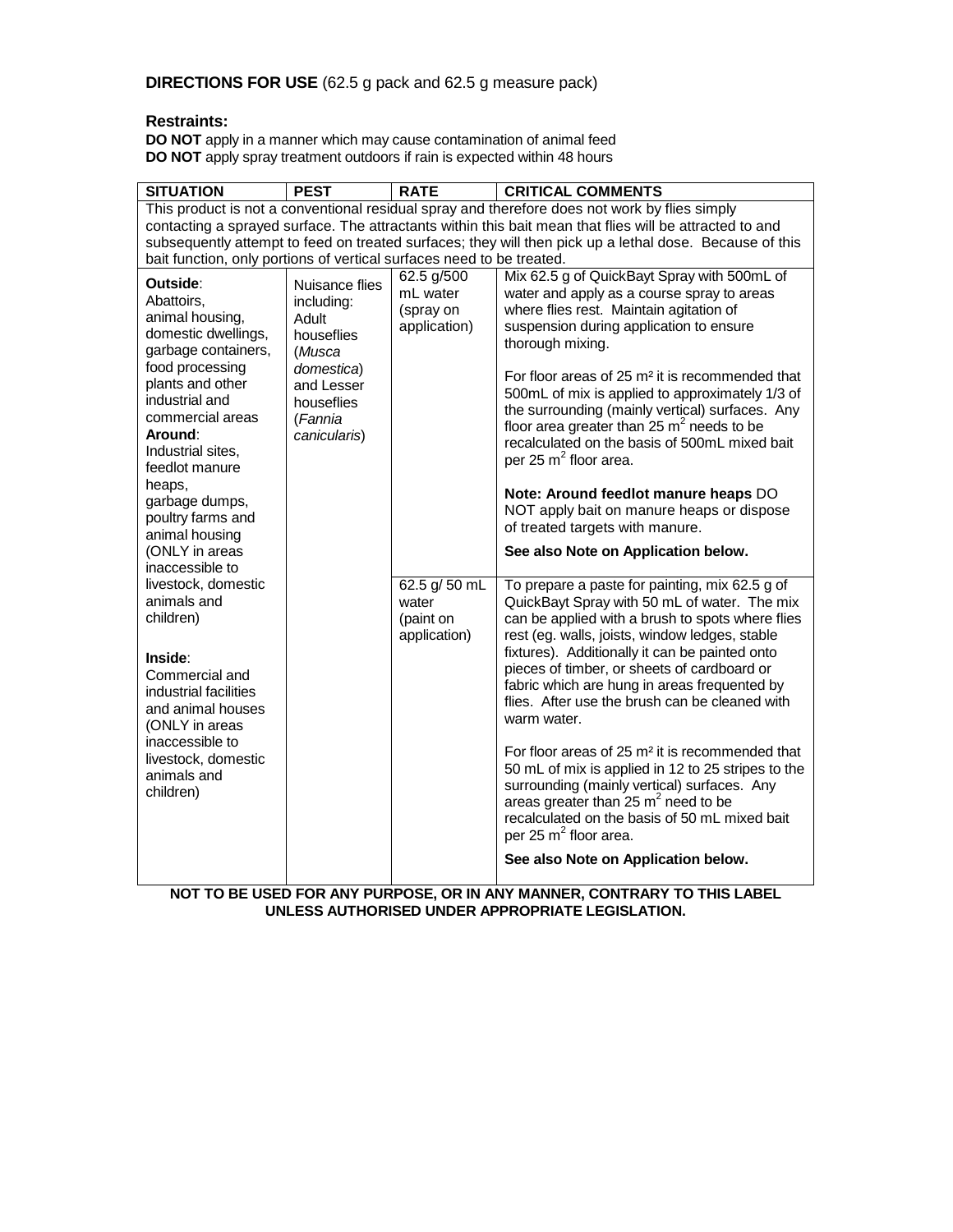## **DIRECTIONS FOR USE** (250 g measure pack)

# **Restraints:**

**DO NOT** apply in a manner which may cause contamination of animal feed **DO NOT** apply spray treatment outdoors if rain is expected within 48 hours

| <b>SITUATION</b>                                                                                                                                                                                                                                                                                                                                                                                                                                                               | <b>PEST</b>                                                                                                                        | <b>RATE</b>                                                                                              | <b>CRITICAL COMMENTS</b>                                                                                                                                                                                                                                                                                                                                                                                                                                                                                                                                                                                                                                                                                                                                                                                                                                                                                                                                                                                                                                                                  |  |  |  |  |
|--------------------------------------------------------------------------------------------------------------------------------------------------------------------------------------------------------------------------------------------------------------------------------------------------------------------------------------------------------------------------------------------------------------------------------------------------------------------------------|------------------------------------------------------------------------------------------------------------------------------------|----------------------------------------------------------------------------------------------------------|-------------------------------------------------------------------------------------------------------------------------------------------------------------------------------------------------------------------------------------------------------------------------------------------------------------------------------------------------------------------------------------------------------------------------------------------------------------------------------------------------------------------------------------------------------------------------------------------------------------------------------------------------------------------------------------------------------------------------------------------------------------------------------------------------------------------------------------------------------------------------------------------------------------------------------------------------------------------------------------------------------------------------------------------------------------------------------------------|--|--|--|--|
|                                                                                                                                                                                                                                                                                                                                                                                                                                                                                |                                                                                                                                    |                                                                                                          | This product is not a conventional residual spray and therefore does not work by flies simply                                                                                                                                                                                                                                                                                                                                                                                                                                                                                                                                                                                                                                                                                                                                                                                                                                                                                                                                                                                             |  |  |  |  |
| contacting a sprayed surface. The attractants within this bait mean that flies will be attracted to and                                                                                                                                                                                                                                                                                                                                                                        |                                                                                                                                    |                                                                                                          |                                                                                                                                                                                                                                                                                                                                                                                                                                                                                                                                                                                                                                                                                                                                                                                                                                                                                                                                                                                                                                                                                           |  |  |  |  |
| subsequently attempt to feed on treated surfaces; they will then pick up a lethal dose. Because of this<br>bait function, only portions of vertical surfaces need to be treated.                                                                                                                                                                                                                                                                                               |                                                                                                                                    |                                                                                                          |                                                                                                                                                                                                                                                                                                                                                                                                                                                                                                                                                                                                                                                                                                                                                                                                                                                                                                                                                                                                                                                                                           |  |  |  |  |
| Outside:<br>Abattoirs.<br>animal housing,<br>domestic dwellings,<br>garbage containers,<br>food processing<br>plants and other<br>industrial and<br>commercial areas<br>Around:<br>Industrial sites.<br>feedlot manure<br>heaps,<br>garbage dumps,<br>poultry farms and<br>animal housing<br>(ONLY in areas<br>inaccessible to<br>livestock, domestic<br>animals and<br>children)<br>Inside:<br>Commercial and<br>industrial facilities<br>and animal houses<br>(ONLY in areas | Nuisance flies<br>including:<br>Adult<br>houseflies<br>(Musca<br>domestica)<br>and Lesser<br>houseflies<br>(Fannia<br>canicularis) | 250 g / 2 L<br>water<br>(spray on<br>application)<br>250 g / 200mL<br>water<br>(paint on<br>application) | Mix 250 g of QuickBayt Spray with 2 L of water<br>and apply as a course spray to areas where<br>flies rest. Maintain agitation of suspension<br>during application to ensure thorough mixing.<br>For floor areas of 100 m <sup>2</sup> it is recommended<br>that $2 L$ of mix is applied to approximately $1/3$ of<br>the surrounding (mainly vertical) surfaces. Any<br>floor area greater than $100m^2$ needs to be<br>recalculated on the basis of 2 L mixed bait per<br>100 $m2$ floor area.<br>Note: Around feedlot manure heaps DO<br>NOT apply bait on manure heaps or dispose<br>of treated targets with manure.<br>See also Note on Application below.<br>To prepare a paste for painting, mix 250 g of<br>QuickBayt Spray with 200 mL of water. The<br>mix can be applied with a brush to spots where<br>flies rest (eg. walls, joists, window ledges,<br>stable fixtures). Additionally it can be painted<br>onto pieces of timber, or sheets of cardboard or<br>fabric which are hung in areas frequented by<br>flies. After use the brush can be cleaned with<br>warm water. |  |  |  |  |
| inaccessible to<br>livestock, domestic<br>animals and<br>children)                                                                                                                                                                                                                                                                                                                                                                                                             |                                                                                                                                    |                                                                                                          | For floor areas of 100 m <sup>2</sup> it is recommended<br>that 200 mL of mix is applied in 50 to 100<br>stripes to the surrounding (mainly vertical)<br>surfaces. Any areas greater than 100m <sup>2</sup> need<br>to be recalculated on the basis of 200 mL<br>mixed bait per 100 $m2$ floor area.                                                                                                                                                                                                                                                                                                                                                                                                                                                                                                                                                                                                                                                                                                                                                                                      |  |  |  |  |
|                                                                                                                                                                                                                                                                                                                                                                                                                                                                                |                                                                                                                                    |                                                                                                          | See also Note on Application below.                                                                                                                                                                                                                                                                                                                                                                                                                                                                                                                                                                                                                                                                                                                                                                                                                                                                                                                                                                                                                                                       |  |  |  |  |

**NOT TO BE USED FOR ANY PURPOSE, OR IN ANY MANNER, CONTRARY TO THIS LABEL UNLESS AUTHORISED UNDER APPROPRIATE LEGISLATION.**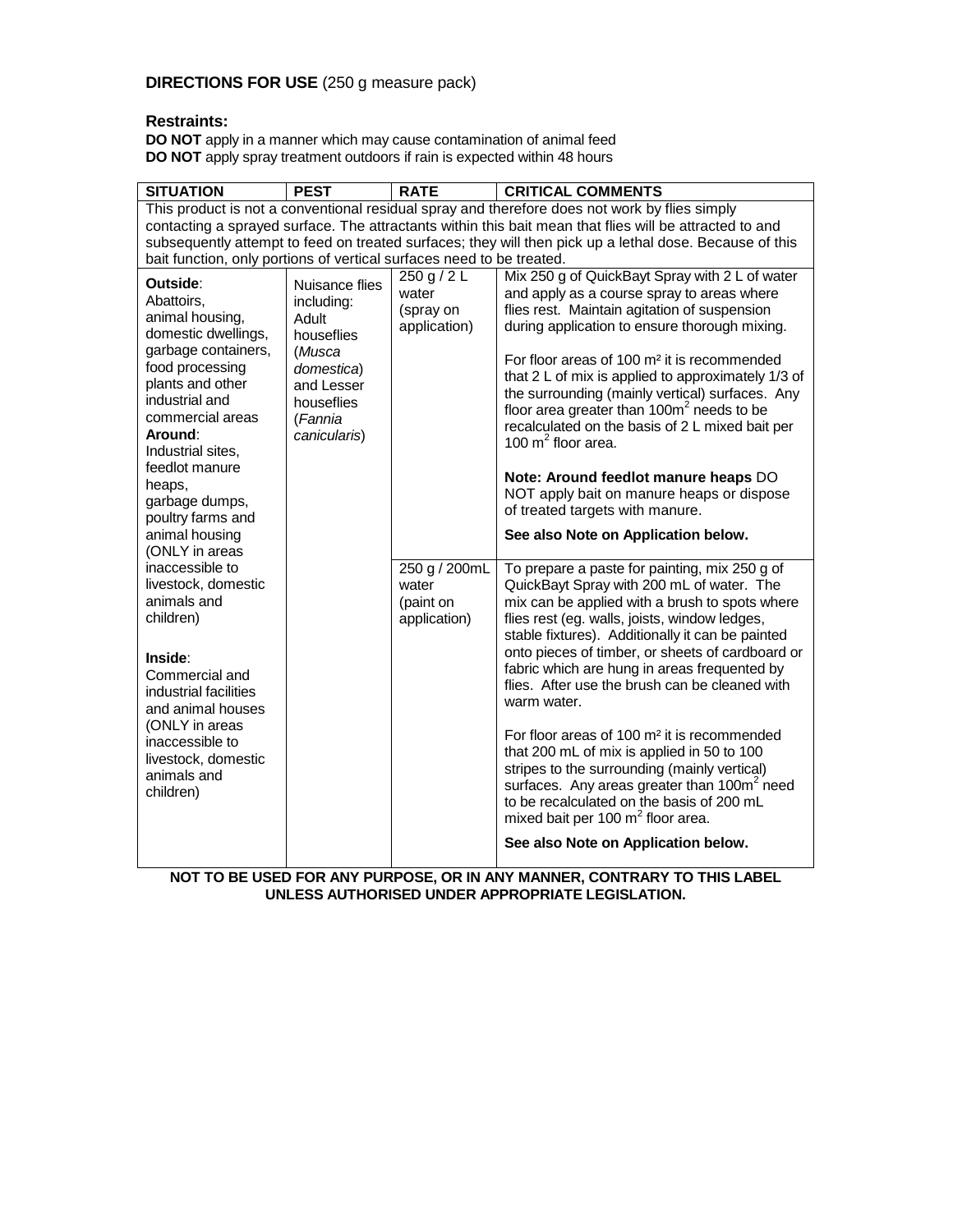### **GENERAL INSTRUCTIONS**

QuickBayt Spray can be applied in many locations. Avoid cool or windy locations because flies prefer warm sites for resting. For best results, time applications to begin at the start of the season before fly populations have reached their peak.

Fly control should be considered part of an integrated strategy which incorporates good sanitation, appropriate management of breeding sites (eg. manure and other decaying organic matter) and exclusion measures for preventing access of flies into internal areas.

### **Note on Application**

Avoid applying this product to dusty/dirty surfaces. If the treated area becomes covered by dust/dirt, the product can be reactivated by gently spraying water mist on the treated surfaces. DO NOT store diluted insecticide. Prepare a fresh solution as necessary. DO NOT spray the moving parts of any machinery, electric motors or switchgear with the water-based product.

### **Re-baiting**:

Re-apply bait when flies are no longer visibly affected in areas where the product has been applied (usually after about 4 to 6 weeks). For season-long control, monthly applications may be required, depending on the situation and duration of the fly season.

### **Cleaning Spray Equipment**

Clean spray equipment by rinsing thoroughly with lukewarm water. DO NOT allow washings to enter sewer drains or nearby water bodies.

### **WARNING:**

In some situations mould may develop (some time after application) on areas where this product has been used. If appearance of mould on a wall or fixture is a concern in the area of application then it is recommended that a surrogate target such as a disposable piece of timber, card or other surface is treated in its place.

A suitable detergent and cloth may also be used to remove mould in some areas. Dispose of cloth after use.

**Insecticide Resistance Warning GROUP 4A INSECTICIDE** 

For insecticide resistance management, QuickBayt is a Group 4A insecticide. Some naturally occurring insect biotypes resistant to QuickBayt and other Group 4A insecticides may exist through normal genetic variability in any insect population. The resistant individuals can eventually dominate the insect population if QuickBayt or other Group 4A insecticides are used repeatedly. The effectiveness of QuickBayt on resistant individuals could be significantly reduced. Since occurrence of resistant individuals is difficult to detect prior to use, Bayer CropScience Pty Ltd accepts no liability for any losses that may result from the failure of QuickBayt to control resistant insects.

For further information on managing insecticide resistance contact your local supplier or Bayer Environmental Science or Bayer Animal Health representative.

### **PRECAUTIONS**

DO NOT allow contact with raw or processed food, utensils or packaging. DO NOT apply to surfaces within the reach of animals and children. DO NOT spray directly on animals, feed or drinking supplies, or on milking equipment. DO NOT apply past the point of run-off

### **PROTECTION OF LIVESTOCK**

Imidacloprid is dangerous to bees. QuickBayt Spray will kill bees in hives which are over-sprayed or reached with spray drift.

### **PROTECTION OF WILDLIFE, FISH, CRUSTACEA AND THE ENVIRONMENT**

DO NOT apply bait in locations accessible to domestic animals, livestock or birds. DO NOT contaminate streams, rivers or waterways with the chemical or used containers. DO NOT apply bait on manure heaps or dispose of treated targets with manure. Clean up spillage promptly. DO NOT apply onto material which birds are likely to feed on directly (ie. edible refuse).

## **STORAGE AND DISPOSAL**

Store in the closed, original container in a dry, cool, well ventilated area out of direct sunlight. Single rinse before disposal. Add rinsings to spray tank. DO NOT dispose of undiluted chemicals on site.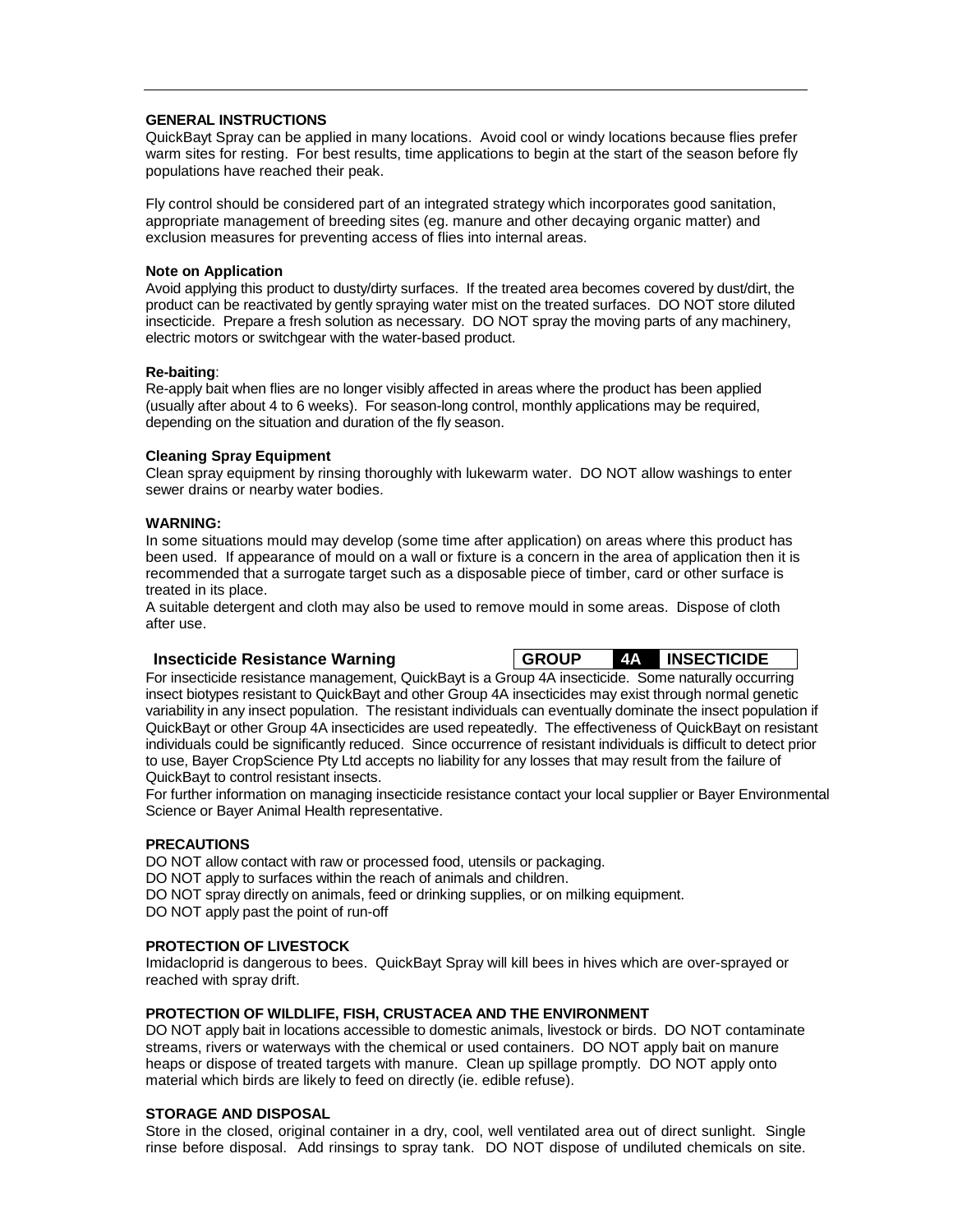Puncture and bury empty containers in a local authority landfill. If no landfill is available, bury the containers below 500 mm in a disposal pit specifically marked and set up for this purpose clear of waterways, desirable vegetation and tree roots. Empty container and product should not be burnt. DO NOT re-use empty container for any other purpose.

If washing of treated surfaces is necessary, any wash-off water should be prevented from entering waterways or drains. Wash water should be collected and disposed as recommended above.

**SAFETY DIRECTIONS**: When opening the container, preparing and using the prepared spray or paste wear cotton overalls buttoned to the neck and wrist (or equivalent clothing), a washable hat and elbowlength chemical resistant gloves. Wash hands after use.

**FIRST AID:** If poisoning occurs, contact a doctor or Poisons Information Centre (Phone Australia 13 11 26).

### **MATERIAL SAFETY DATA SHEET**

Additional information is listed in the Material Safety Data Sheet which may be found at www.bayeres.com.au.

### **EXCLUSION OF LIABILITY**

This product must be used strictly as directed, and in accordance with all instructions appearing on the label and in other reference material. So far as it is lawfully able to do so, Bayer CropScience Pty Ltd accepts no liability or responsibility for loss or damage from failure to follow such directions and instructions.

APVMA Approval No.: 61737 / 53623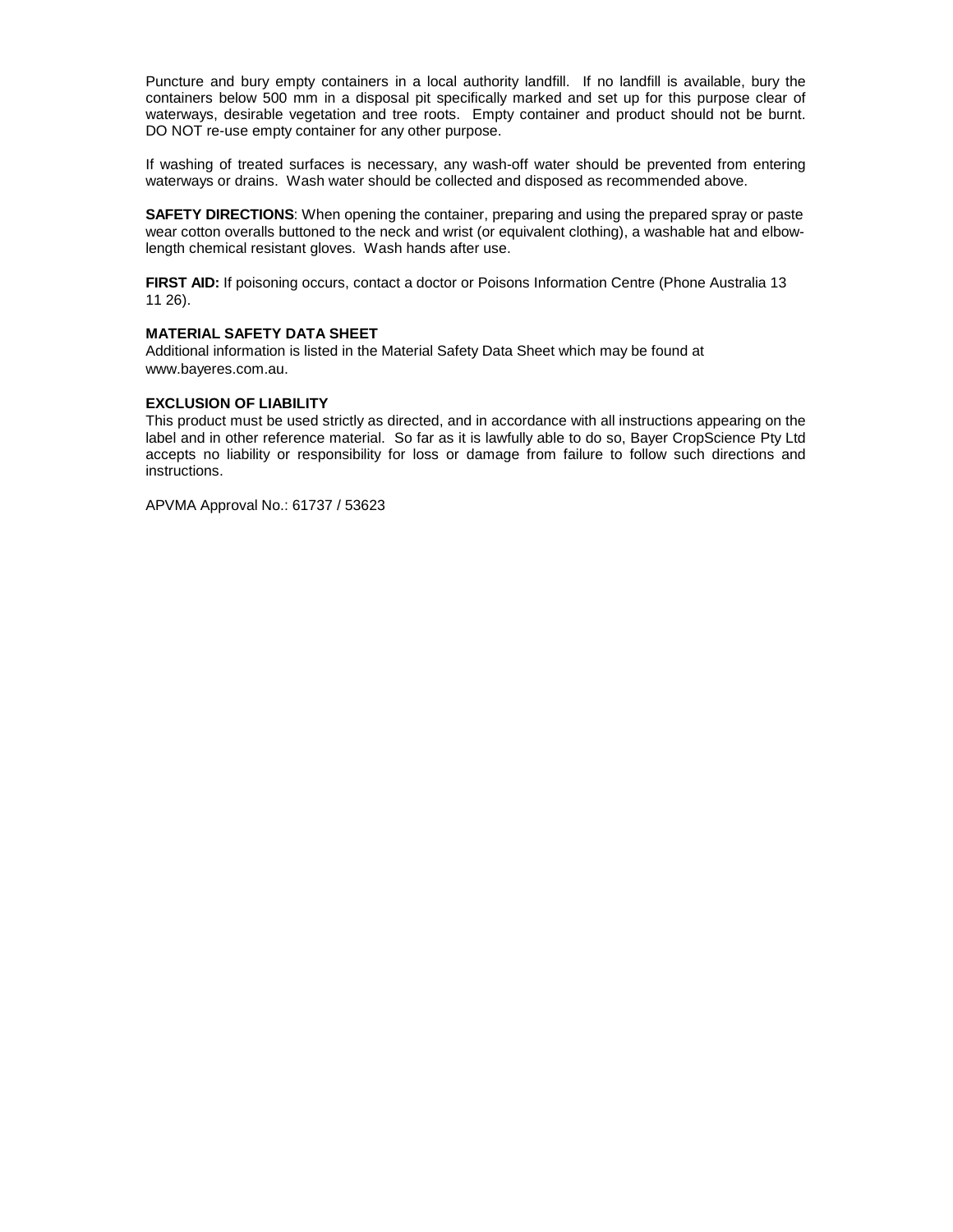# **CAUTION KEEP OUT OF REACH OF CHILDREN READ SAFETY DIRECTIONS BEFORE OPENING OR USING**



\* NET A water dispersible granule formulation to be mixed with water and used as a spray bait formulation for the control of adult houseflies and lesser houseflies (including organophosphate resistant strains) in commercial, industrial and domestic areas, as per the DIRECTIONS FOR USE. Will visibly kill flies for 4 weeks.

CONTAINS 4 MEASURE PACKS WHICH IT IS ILLEGAL TO SELL SEPARATELY.

**\* 250 g (4 x 62.5 g) or 1 kg (4 x 250 g)**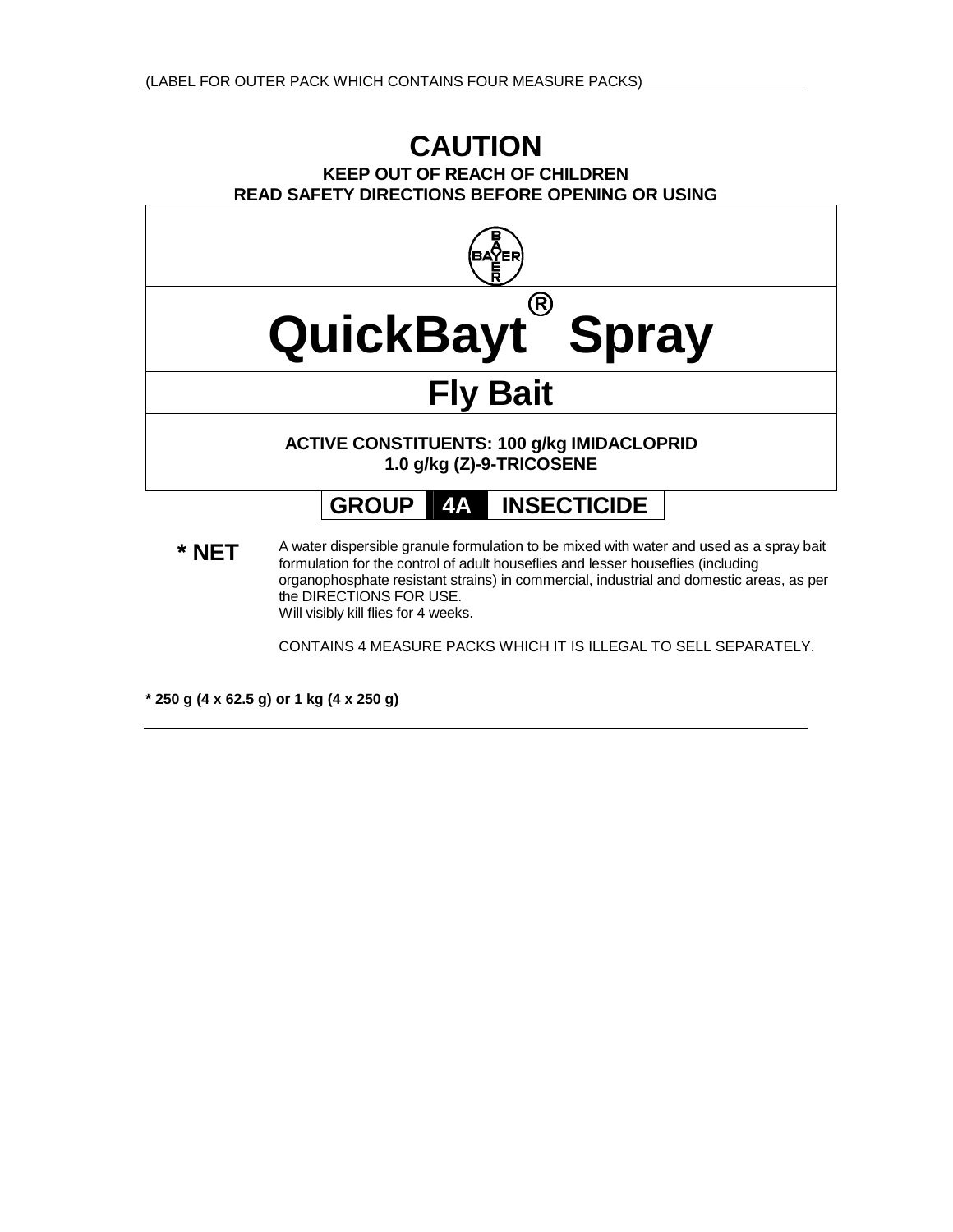# **CAUTION KEEP OUT OF REACH OF CHILDREN READ SAFETY DIRECTIONS BEFORE OPENING OR USING**



**GROUP 4A INSECTICIDE** 

**\* NFT** A water dispersible granule formulation to be mixed with water and used as a spray bait formulation for the control of adult houseflies and lesser houseflies (including organophosphate resistant strains) in commercial, industrial and domestic areas, as per the DIRECTIONS FOR USE. Will visibly kill flies for 4 weeks.

**NOT TO BE SOLD SEPARATELY.** 

### **BEFORE USE READ ALL DIRECTIONS ON THE OUTER PACK.**

### **STORAGE AND DISPOSAL**

Store in the closed, original container in a dry, cool, well ventilated area out of direct sunlight. Single rinse before disposal. Add rinsings to spray tank. DO NOT dispose of undiluted chemicals on site. Puncture and bury empty bags in a local authority landfill. If no landfill is available, bury the containers below 500 mm in a disposal pit specifically marked and set up for this purpose clear of waterways, desirable vegetation and tree roots. Empty bags and product should not be burnt. DO NOT reuse empty container for any other purpose.

If washing of treated surfaces is necessary, any wash-off water should be prevented from entering waterways or drains. Wash water should be collected and disposed as recommended above.

**SAFETY DIRECTIONS**: When opening the container, preparing and using the prepared spray or paste wear cotton overalls buttoned to the neck and wrist (or equivalent clothing), a washable hat and elbow-length chemical resistant gloves. Wash hands after use.

**FIRST AID:** If poisoning occurs, contact a doctor or Poisons Information Centre (Phone Australia 13 11 26).

APVMA Approval No. 61737 / 53623

**\*62.5 g or 250 g** 

Bayer CropScience Pty Ltd A.B.N. 87 000 226 022 391-393 Tooronga Rd East Hawthorn, Vic 3123 Telephone: 1800 804 479